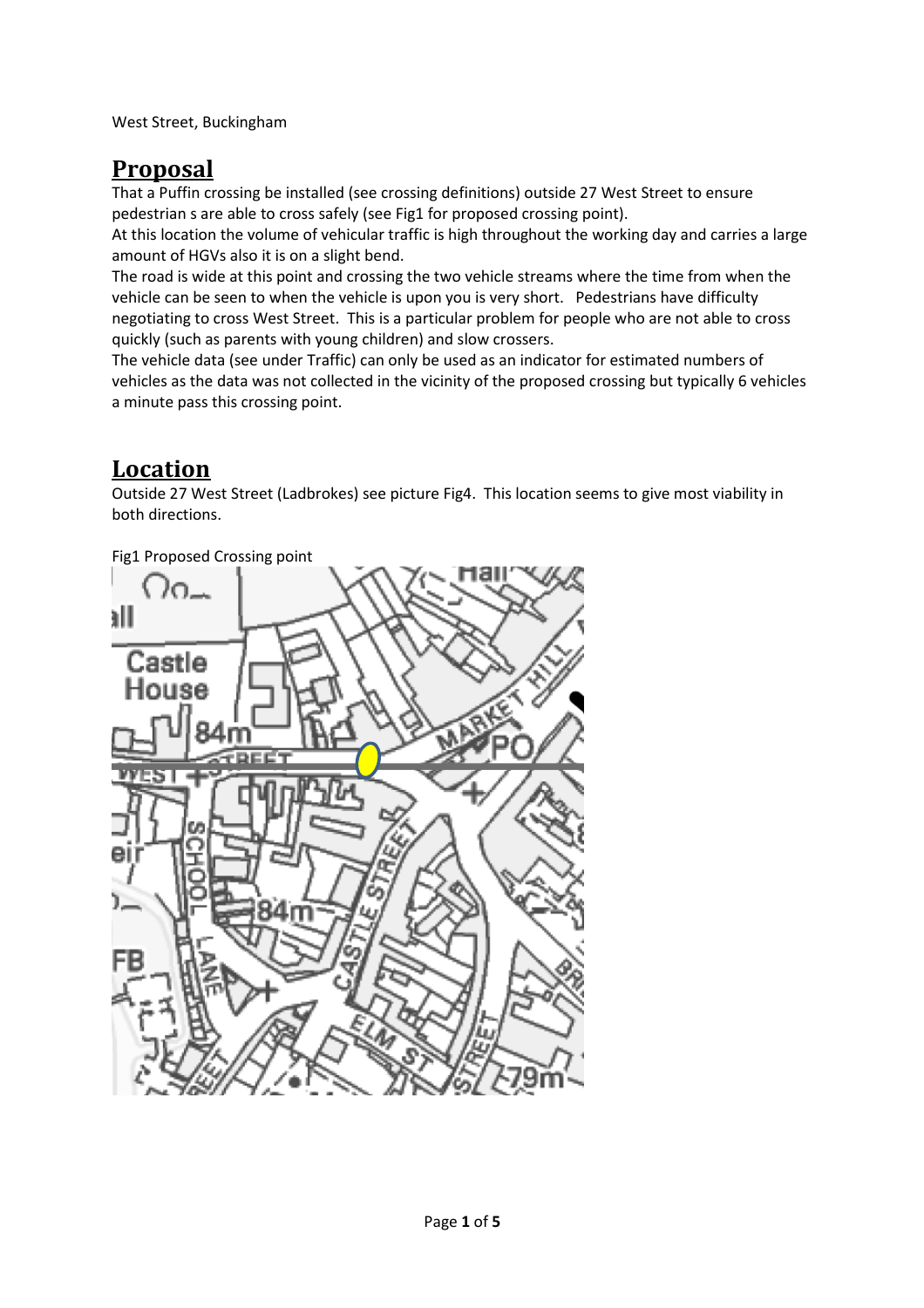Fig2 View of crossing point looking towards the town centre



Fig3 Arial shot of proposed crossing point.

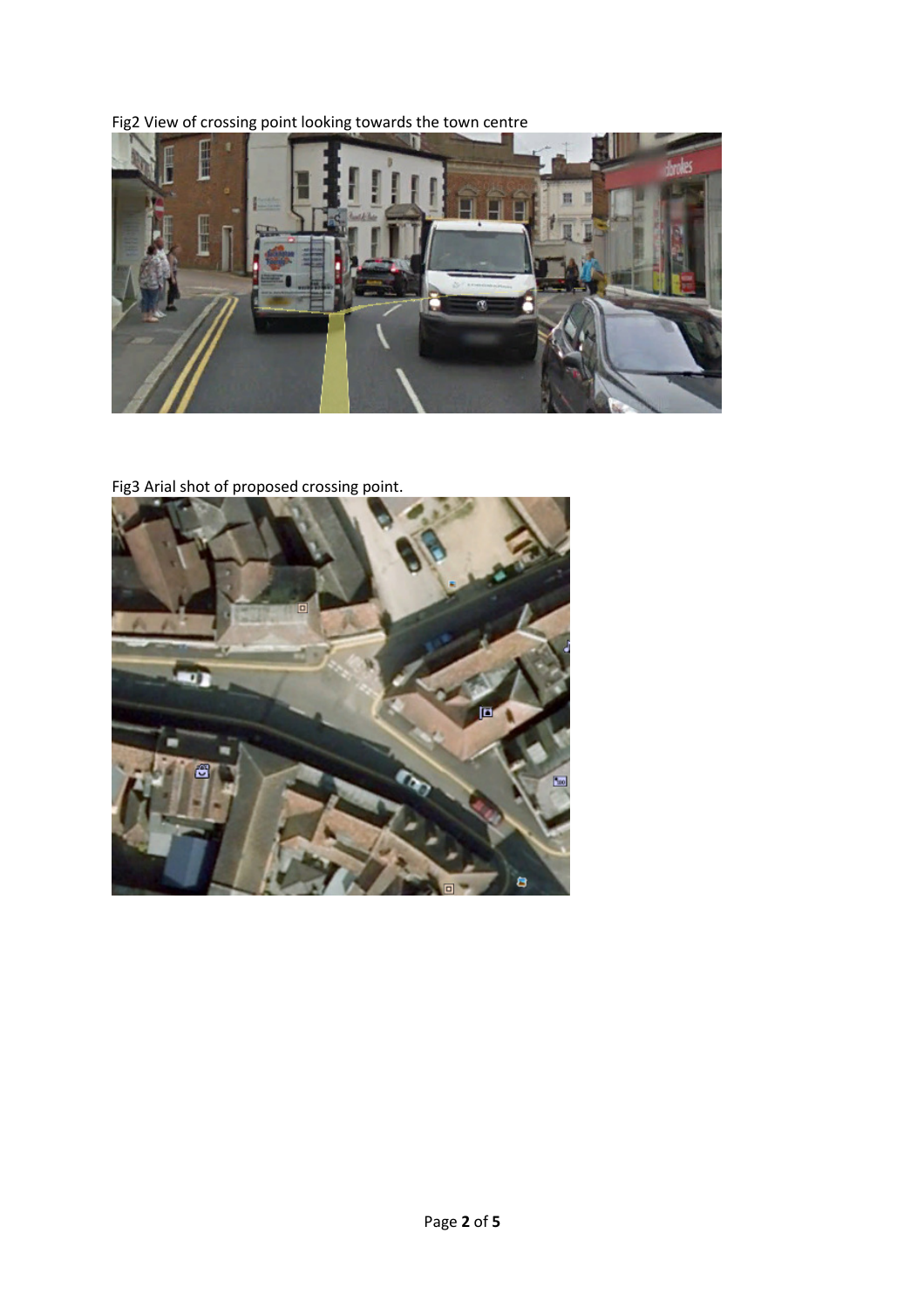## Fig4 Proposed crossing point



# **Type**

Puffin crossing as although the road is quite wide at this point is also on a bend. With the HGV being allowed to use this road (A422) having an island refuge may not be practical.

Compared to a traditional Pelican crossing, Puffin crossings reduce the amount of times a pedestrian is injured by 24%. For motor vehicle drivers who were injured, this is reduced by 16%. Compared to Pelican crossings, Puffin crossings are safer to use because they do not have a phase where the amber light flashes to vehicle users, and green man flashes to pedestrians. This phase causes confusion to both vehicle users and pedestrians. Puffin crossings do not use this phase, and show either green or red crossing signals to pedestrians.



Fig5 schematic of a Puffin crossing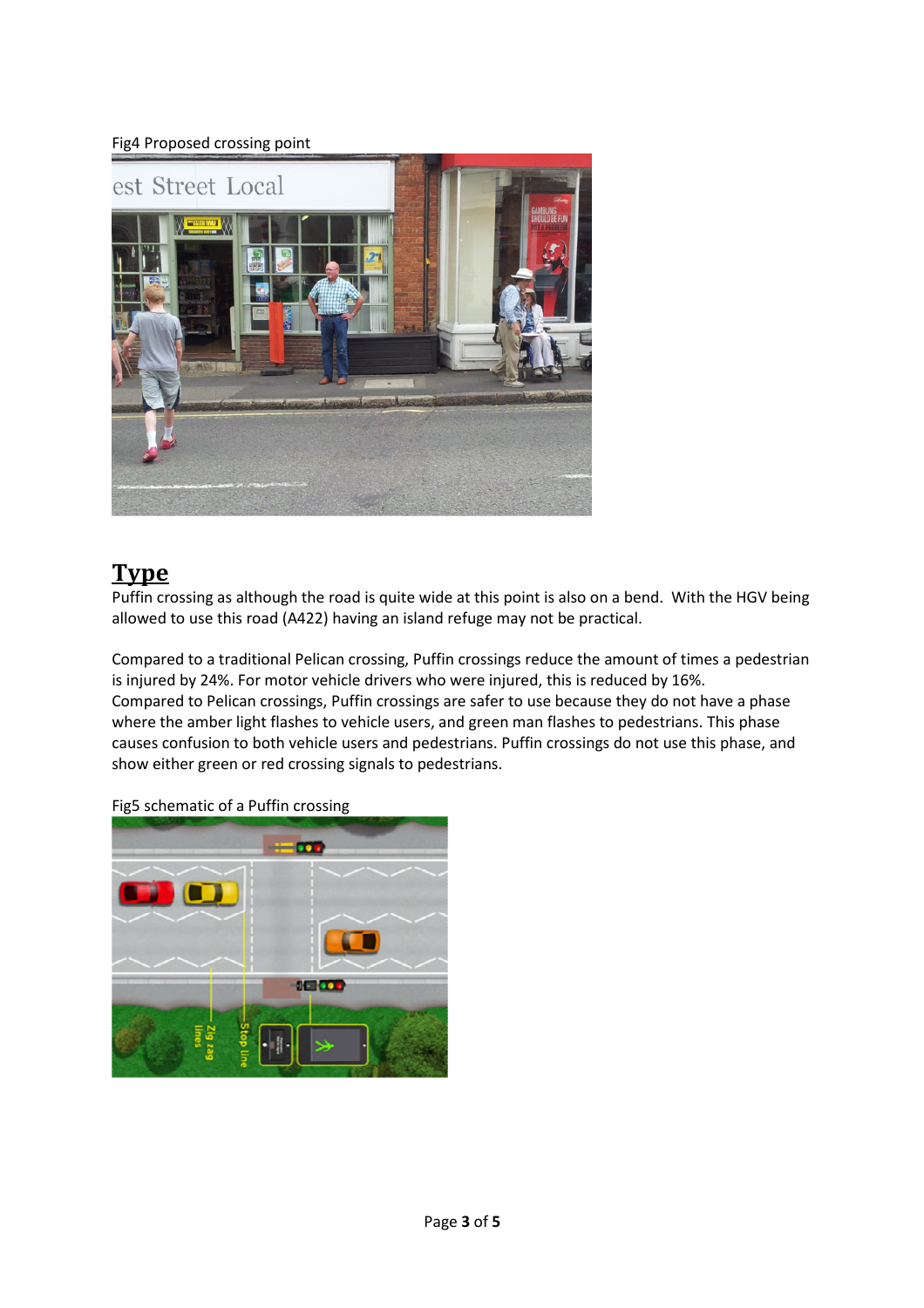# Crossing Definitions

## **Zebra crossings**

Zebra crossings have two sets of flashing amber beacons (known as 'Belisha beacons' after the Liberal politician Leslie Hore-Belisha, who introduced them to crossings in 1934). They have an area of road between them that's painted in black and white stripes. Drivers are legally obliged to give way to pedestrians waiting to cross, so make sure you scan the road ahead and manage your speed as you approach them. Remember – zebra crossings don't have traffic lights but they do have a broken give-way line that you mustn't cross when you stop. Failing to give way to pedestrians is a criminal offence that can result in points on a driving licence – even a provisional licence – so it's worth getting to know the rules.

#### **Pelican crossings**

Pelican crossings differ from zebra crossings in that the flow of traffic is controlled by traffic lights. (And, as far as I know, they weren't named after a politician called Mr Pelican.) Pedestrians waiting at a pelican crossing are able to press a button that changes the traffic lights to red after a timed delay. Sounds simple enough – pedestrians press the button and cross once the lights are red. Well, in theory it is simple, but accidents can and do occur as a result of drivers misunderstanding the light sequence or just not seeing pedestrians. It might surprise you to learn, for example, that there were 17 deaths on pelican crossings in the UK in 2012 – 3 children and 14 adults.1

#### Light duties

Unless there are people already on the crossing, you can keep going if the lights are green, even if there are people waiting to cross. But, if you see pedestrians waiting, don't suddenly accelerate to get through the crossing before the lights change. Approach carefully and make sure you scan ahead. The lights will change to amber and then to red, as normal.

The lights will then remain on red for a set period before changing to flashing amber. This is to allow people time to finish crossing. The flashing amber light means you're free to continue if – and only if – the crossing is clear. If there are still pedestrians on the crossing you mustn't move forward until they have safely made it to the other side of the road.

#### **Puffin crossings**

Pelicans and puffins are essentially the same (try telling that to an ornithologist!), except that a puffin crossing has its sequences controlled by sensors mounted on the lights, rather than a timer. These sensors can detect whether any pedestrians are on the crossing and control the colour of the lights accordingly. Once the control button has been pressed, the lights will only change back to green once the crossing is clear. A puffin crossing doesn't have a flashing amber phase; you have to wait until the lights turn green before you move off.

#### **Toucan crossings**

This is a surprise crossing we didn't mention at the beginning, but it's worth knowing about. Toucan crossings are designed for pedestrians and cyclists to use at the same time. That's not to say that cyclists can't use zebra, pelican and puffin crossings, but they should get off their bikes and wheel them across. With a toucan crossing, the area is wider, leaving plenty of room for cyclists to ride across.

The good news for drivers is that there's no new light sequence to remember. If you know what happens at a puffin crossing, then you'll know what happens here.